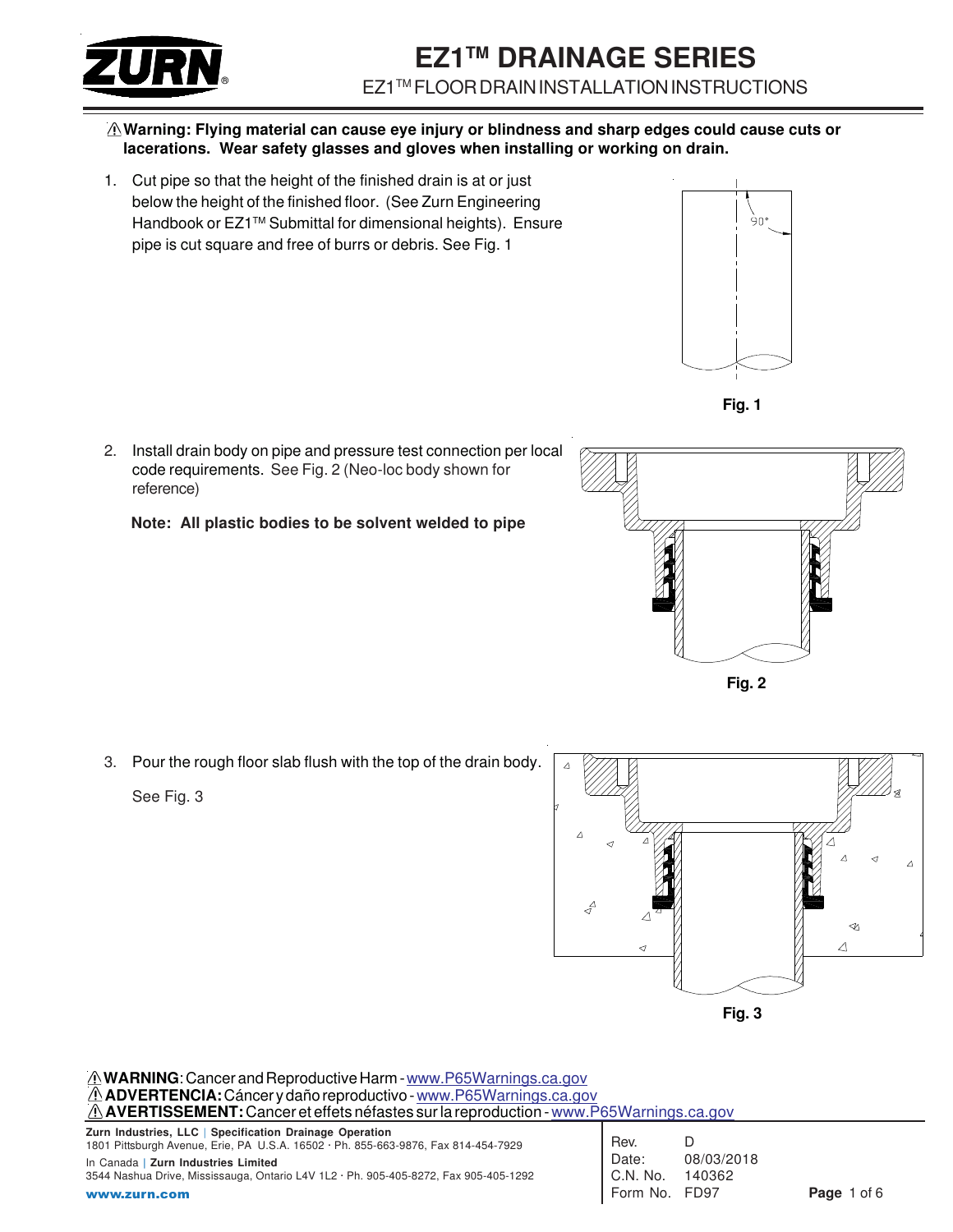

4. Install the waterproofing membrane per the manufacturers instructions. See Fig. 4

Secure the clamp collar to the body with the supplied 3/8- 16 x 3/4 hex washer head cap screw. (Do not overtighten, Max. torque 8 ft-lbs [11 Nm])

#### **Note: Clamp collar can be inverted for a lower roughin height.**



5. Install rough-in cover assembly into clamp collar.

Adjust rough-in cover assembly so the top of the rough-in cover is at the finish floor grade. See Fig. 5

#### **Note: Ensure rough-in cover is tight to the concrete shield so no concrete seeps into the assembly**





6 Pour finish floor slab flush to the top of the rough-in cover.

### See Fig. 6

Note: If fixture is above floor surface, it is recommended to hand finish concrete around fixture to avoid damage.

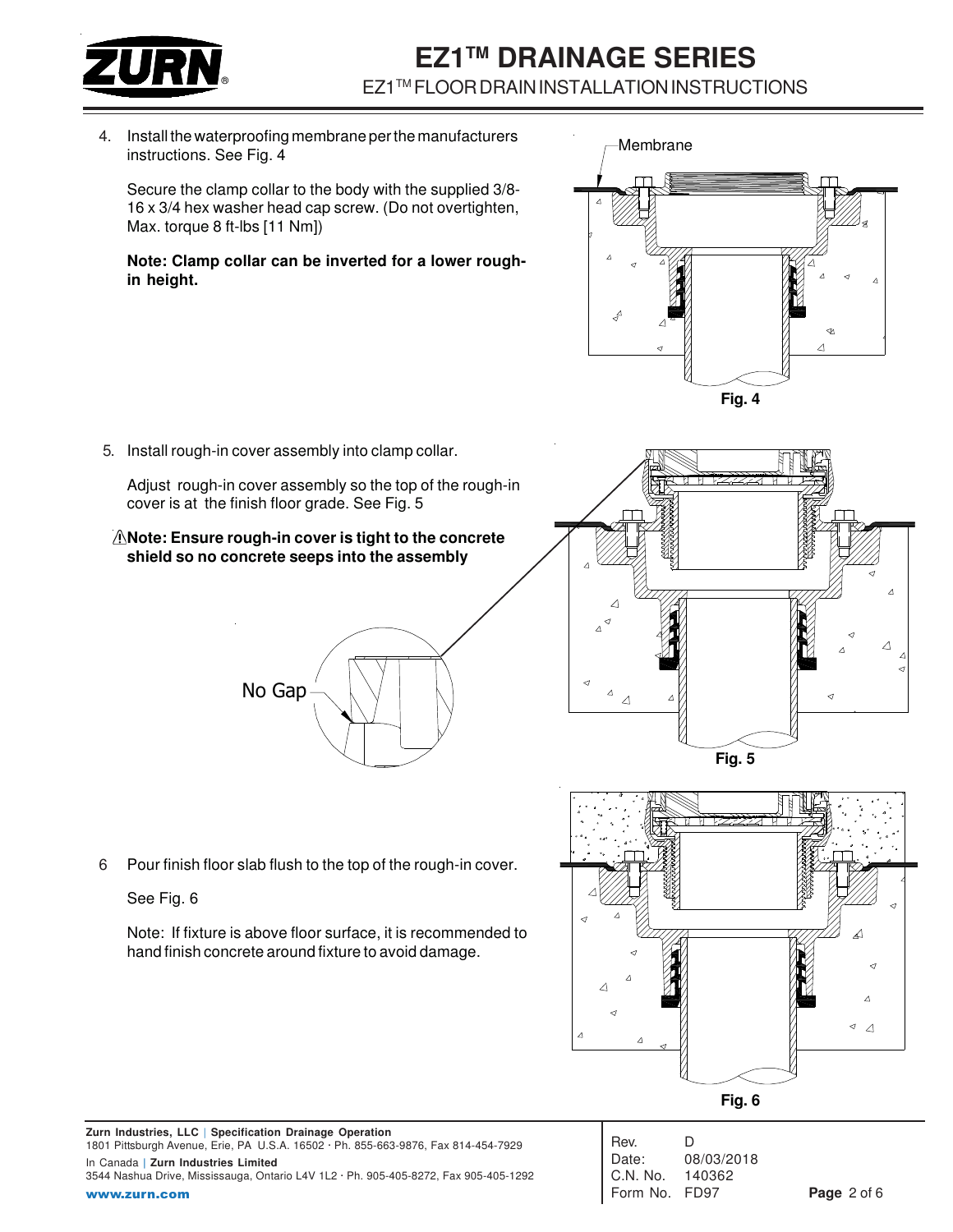

7. Hit the top of the rough-in cover with a pair of adjustable pliers to loosen bond with the concrete. Continue hitting the rough-in cover until a visible crack forms around the entire circumference of the rough-in cover. Rough-in cover should appear loose (separtates up from concrete). See Fig. 7

**Note: Be careful to not hit the finished concrete floor as it will chip/damage the finish. Only hit the plastic rough-in cover. Do not use excessive force.**

8. Break the protective label in the center of the rough-in cover to expose a slot. See Fig. 8

**Note: Do not remove entire label. Longer screws and adjustment shims are packaged under the label.**

unscrew the rough-in cover assembly counterclockwise until the tabs of the rough-in cover are above the concrete. See Fig. 9



9. Placing the back of the adjustable pliers head in the slot,







**Zurn Industries, LLC** | **Specification Drainage Operation** 1801 Pittsburgh Avenue, Erie, PA U.S.A. 16502 · Ph. 855-663-9876, Fax 814-454-7929 In Canada **| Zurn Industries Limited** 3544 Nashua Drive, Mississauga, Ontario L4V 1L2 · Ph. 905-405-8272, Fax 905-405-1292 www.zurn.com

| Rev.     | D          |
|----------|------------|
| Date:    | 08/03/2018 |
| C.N. No. | 140362     |
| Form No. | FD97       |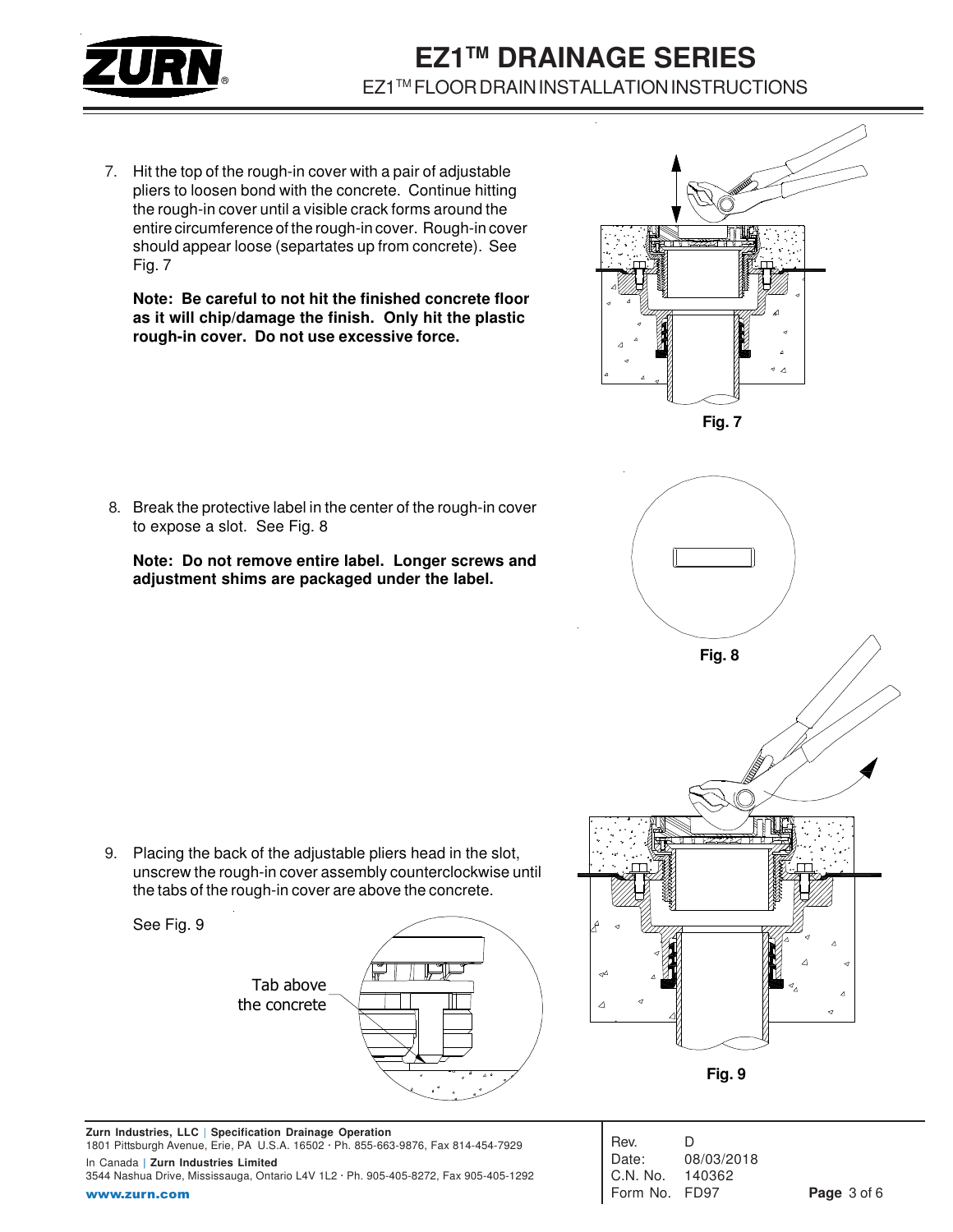

10. Remove rough-in cover. See Fig. 10

**Note: Do not discard the rough-in cover. Longer screws and adjustment shims are under the label and may be needed to adjust for a tilted drain.**

## **For Slab On Grade Installation (Steps 11 and 12)**

#### **If finished fixture is tilted, See Step 15**

#### **Round**

- 11a. Place a bead of silicone around the circumference of the last thread of the head assembly. See Fig. 11R
- 11b. Thread head assembly down until bottom of the frame is flush with the top of the concrete. See Fig. 11R
- 11c. Place a bead of silicone around the perimeter of the strainer frame. See Fig. 11R
- 12. Turn head assembly clockwise until top of strainer is flush with the finish floor. Wipe away excess silicone. Remove protective label once construction is complete. See Fig. 12R

### **Square**

- 11. Turn head assembly clockwise until top of strainer is flush with the finish floor. See Fig. 11S
- 12. Fill in shroud with cement or grout. Ensure to completely fill in around entire head assembly flush with finished floor. Remove protective label once construction is complete. See Fig. 12S



**Zurn Industries, LLC** | **Specification Drainage Operation** 1801 Pittsburgh Avenue, Erie, PA U.S.A. 16502 · Ph. 855-663-9876, Fax 814-454-7929

In Canada **| Zurn Industries Limited** 3544 Nashua Drive, Mississauga, Ontario L4V 1L2 · Ph. 905-405-8272, Fax 905-405-1292 www.zurn.com





**Fig. 12S Fig. 11S**

| Rev.            | D          |
|-----------------|------------|
| Date:           | 08/03/2018 |
| C.N. No. 140362 |            |
| Form No. FD97   |            |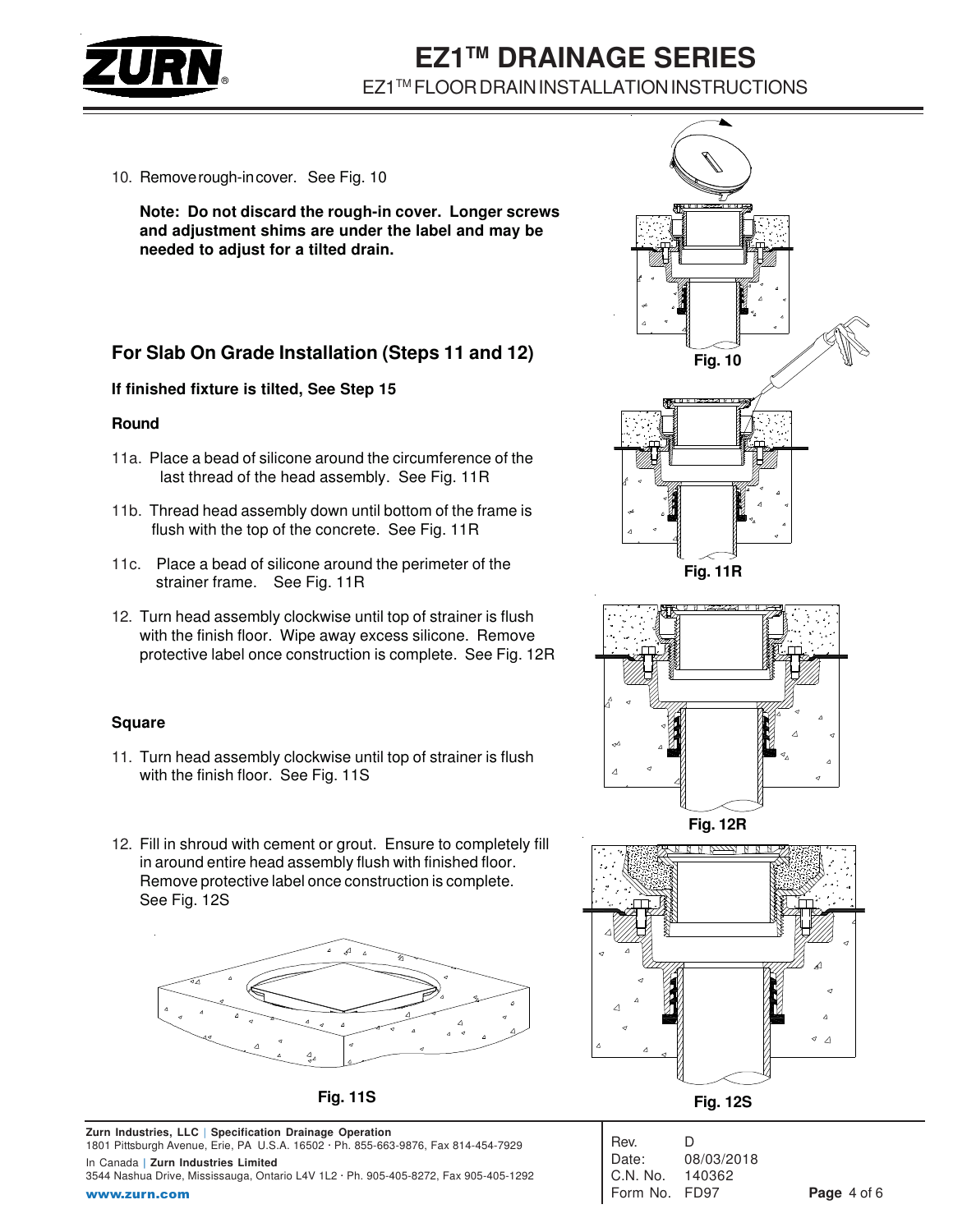

### **For Tile Installation (Steps 13 and 14)**

### **If finished fixture is tilted, See Step 15**

#### **Round**

- 13. Adjust head assembly to the height of the finished floor. See Fig. 13R
- 14. Install finish flooring per manufacturers instructions.

Remove protective label from strainer once construction is complete.

See Fig. 14R





### **Square**

- 13a. Adjust head assembly to the height of the finished floor. See Fig. 13S
- 13b. Fill in shroud with cement or grout. Ensure to completely fill in around entire head assembly flush with finished concrete. See Fig. 13S
- 14. Install finished flooring per manufacturers instructions.

Remove protective label from strainer once construction is complete.

See Fig. 14S





| Rev.       | D          |
|------------|------------|
| Date:      | 08/03/2018 |
| $C.N.$ No. | 140362     |
| Form No.   | FD97       |